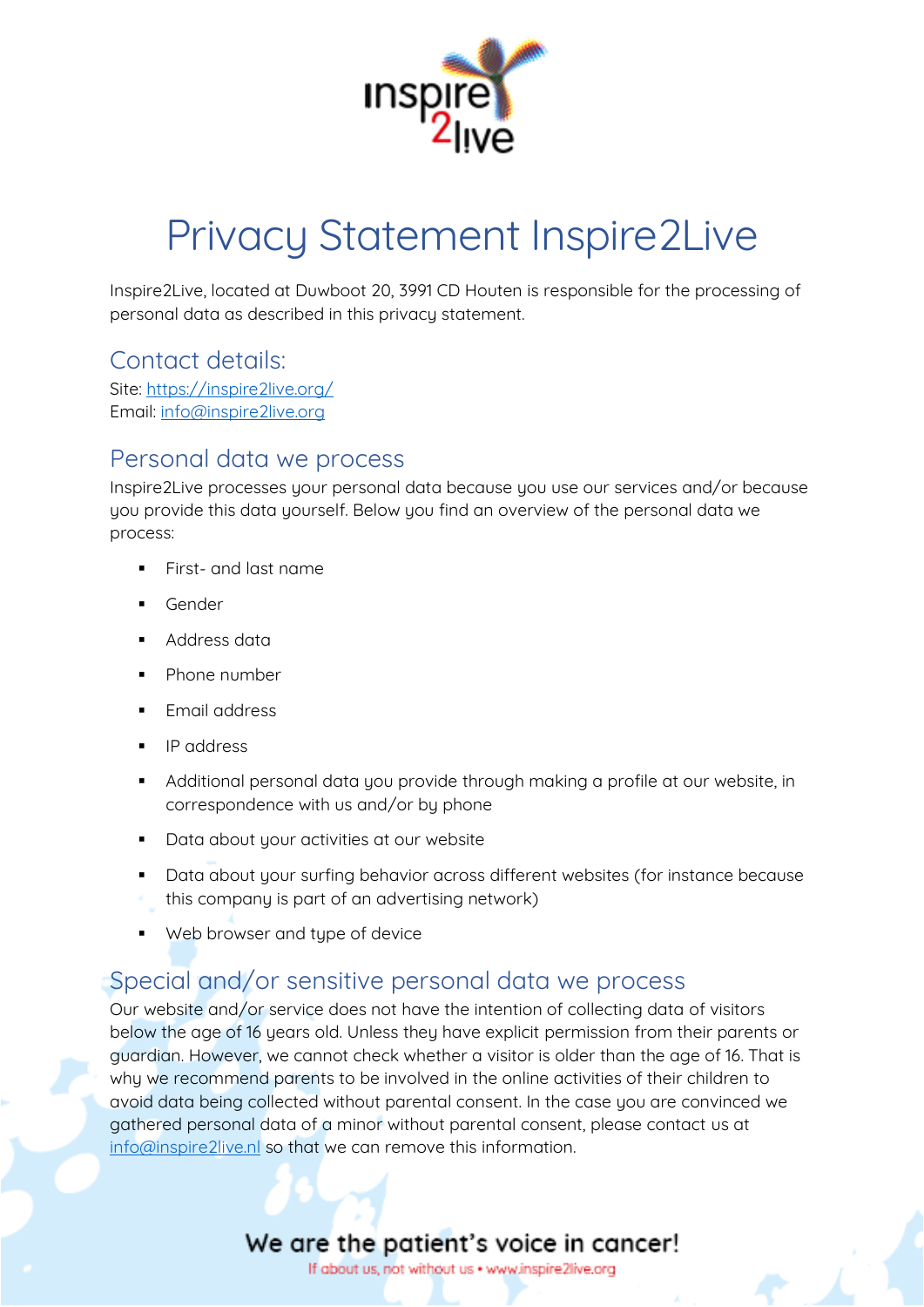

#### Purpose and on what basis we process personal data

Inspire2Live process your personal data for the following purposes:

- **■** Arranging your payment.
- To be able to call or email when necessary to perform our services.
- Sending our newsletter and/or advertising brochure.
- To deliver goods and services to you.
- Inspire2Live analyses your behavior on the website and subsequently uses this to improve our website and to align the range of products and services to your preferences.
- **•** Inspire2Live also processes personal data when by law, such as data necessary for our tax returns.

#### Automated decision making

Inspire2Live takes decisions based on automated processing about cases which could have (considerable) consequences for persons. This is about decisions taken by computer programs or systems, without a person intervening (such as an employee of Inspire2Live).

#### How long we keep the personal data

Inspire2Live keeps your personal data not longer than strictly necessary to achieve goals for which your data is collected. We use the following retention periods for the following personal data:

#### Contact form data

▪ Your name, email, message and potentially your phone number are kept for an indefinite period on the website. The data could be used to contact you in response to your message.

#### Analytical data

Data about your activities on our website, your web browser and device type stored by Google Analytics. These are kept for 26 months and then are automatically deleted.

#### Sharing personal data with third parties

Inspire2Live will not sell your data to third parties and will exclusively provide this data with third parties when strictly necessary for the performance of our agreement with you or to comply a legal obligation. With the companies that process your data in our order, we make a processor agreement to ensure the same level of safety and confidentiality of

## We are the patient's voice in cancer!

If about us, not without us . www.inspire2live.org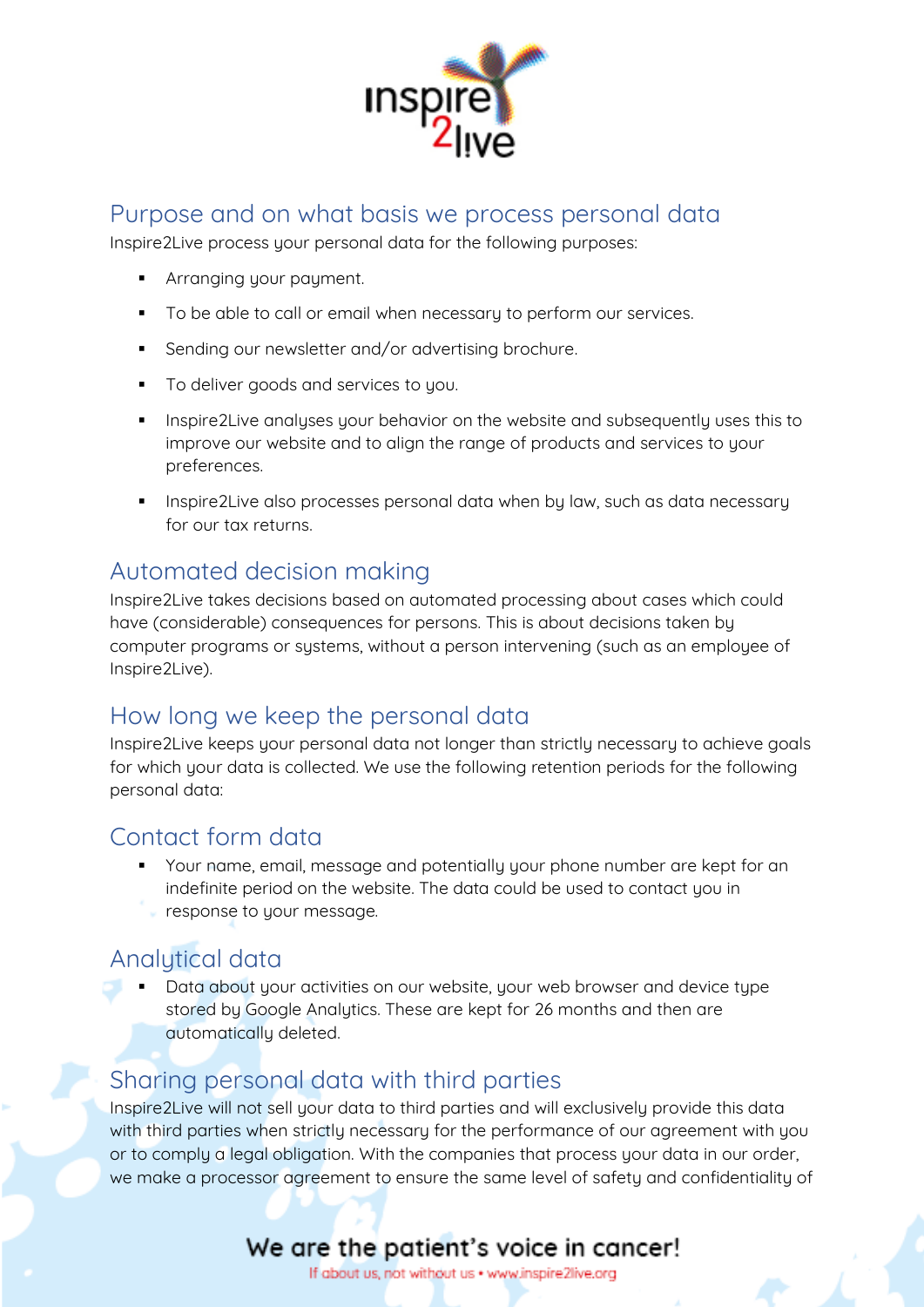

your data. These are companies that take care of the hosting of our website and email, the functioning of the website, to keep track of safety of customer date of the website of Inspire2Live. Inspire2Live at all times remains responsible for this processing.

#### Cookies or similar techniques we use

Inspire2Live uses technical and functional cookies. Inspire2Live also uses analytical cookies, hence only to those who would not infringe on your privacy. IP-addresses are made anonymously and will not be stored. A cookie is a small text file which is stored at your computer, tablet or smartphone after the first time and will be stored for the maximum of 1 month. The cookies we use are necessary for the technical operation of the website and for your ease of use. They make sure the website is working properly and for instance remember your preference settings. Also, we use those cookies to optimize the website. Furthermore, we place cookies which keep your surfing behavior so that we can offer custom made content and advertisements. After your first visit to our website we have already informed you about these cookies and have requested permission for placing them. This website also places cookies by third parties, such as advertisers and/or media companies.

In case you want to opt out of cookies it is possible to set up your web browser in such a way that it cannot store those cookies anymore. You could also remove all the information from your browser that has been stored so far.

#### View & manage settings for cookies:

- [Google Chrome](https://support.google.com/chrome/answer/95647?co=GENIE.Platform%3DDesktop&hl=en-GB)
- **[Firefox](https://support.mozilla.org/en-US/kb/how-clear-firefox-cache)**
- [Opera](https://help.opera.com/en/latest/web-preferences/)
- **■** [Microsoft Edge](https://support.microsoft.com/en-gb/help/4468242/microsoft-edge-browsing-data-and-privacy-microsoft-privacy)
- **Internet Explorer**
- <sup>■</sup> [Safari](https://support.apple.com/en-gb/guide/safari/manage-cookies-and-website-data-sfri11471/mac)

## View, modify or delete data

You have the right to view, modify or delete your personal data. Furthermore, you have the right to withdraw your permission for data processing or to object the processing of your personal data by Inspire2Live and you have the right of data portability. This means you could request us to send the personal data we have in a computer file to you or another company appointed by you. You could request an inspection, correction, removal, data transfer or request to withdraw your permission or objection on processing your personal data by sending an email to [info@inspire2live.nl.](mailto:info@inspire2live.nl) To make sure the request for inspection has been done by you, we ask to enclose a copy of your identification within the request. It is important to make the MRZ (machine readable zone, the strips of

## We are the patient's voice in cancer!

If about us, not without us . www.inspire2live.org